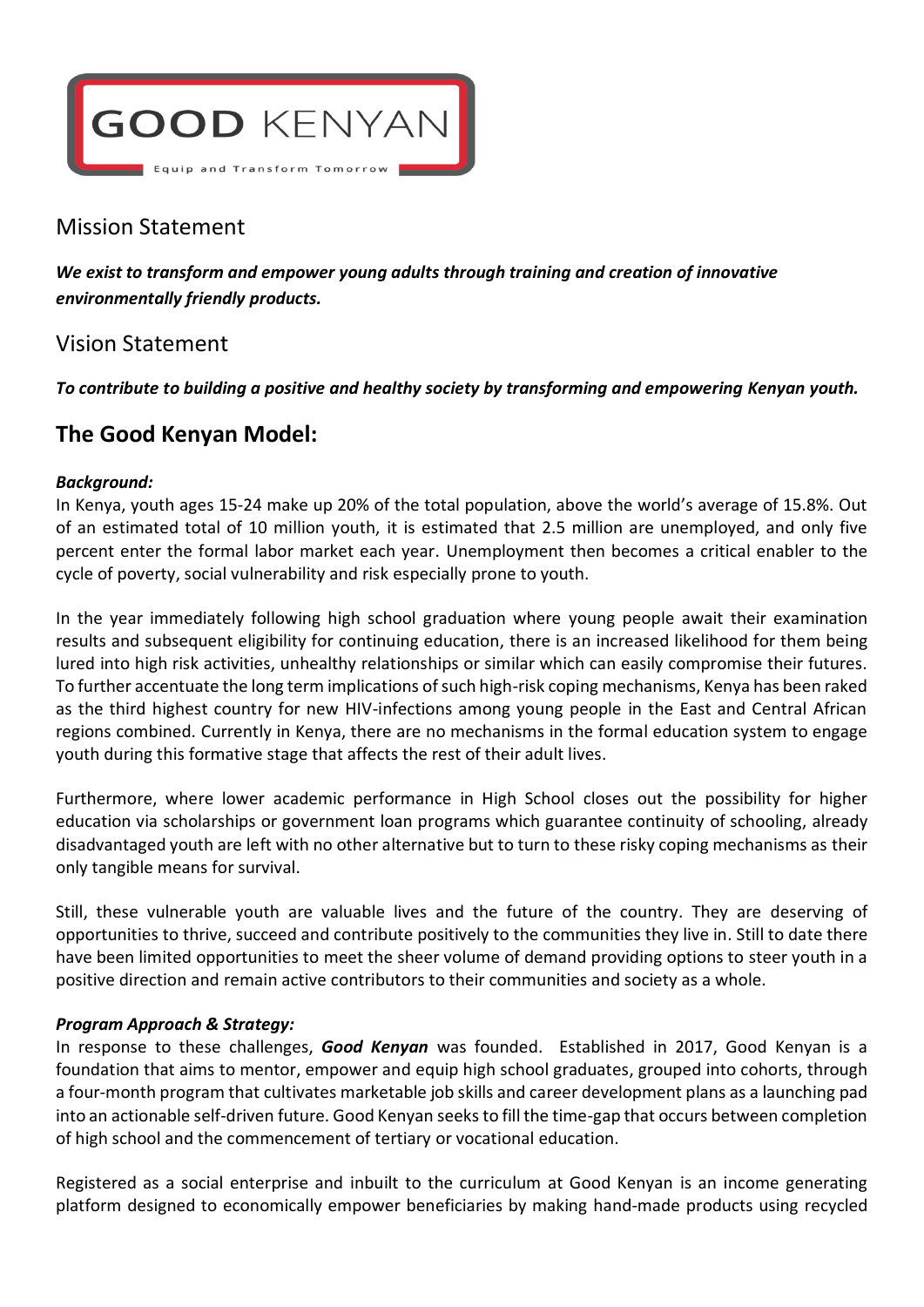materials that are sold through various individual and corporate markets. This *paired* approach invests in youth with both immediate and long-term impact on income earning potential. By working through solutions to livelihood challenges today and in the years to come, the Good Kenyan model encourages youth to remain positive and healthy members of society by virtue of this unique approach for self-development.

The Good Kenyan's curriculum applies a mix of learning methods including classroom-style trainings, individualized mentorship and coaching, internship or entry-level job placement and community volunteerism. Applied over a four-month period, the program takes cohorts through the following modules of these diverse methodologies:

- Information communication and technology (ICT),
- Personal Finance management and planning
- Entrepreurship and business development
- Life skills such as Effective communication, Goal setting, Leadership, Critical thinking, Etiquette, CV writing, Public speaking, Personal branding, Relationships, Drug & Alcohol abuse, Good citizenry, Art of persuasion and negotiation
- Good Kenyan product and craft making
- Career selection and development planning

Perhaps one of the most unique aspects of our model is our central pillar of *mentorship*. Deeply connected with our name, Good Kenyan connects volunteer mentors of good standing in Kenyan society with our young and vulnerable youth to invest in their personal growth and transform their life trajectory. Good Kenyan carefully vets and matches each young person with a mentor aligned in their career interests to create a relationship for ongoing learning and personal development. This grounds the youth in a realistic understanding of what it takes to drive and build a career path, and provides experientially based advice on navigating challenges along the way. The Good Kenyan mentors are 100% volunteers and represent Kenyan professionals across every sector and industry including but not limited to health, education, law, business, media, the arts, sports and technology.

Mentorship can be seen as the thread which ties all aspects of our program together, as it addresses the poverty-related psychological barriers of self-worth and self-efficacy. Mentorship becomes the pathway through which our youth can visualize and action on a plan for their futures. It provides the tangible practice, skill-building, psychological preparation and empowerment that cannot be accessed in a standard classroom alone.

Each youth in our program is expected to select and work on a community project before graduating.

## Theory of Change:

Good Kenyan's **strategic objectives** that execute on mission are to:

*Objective 1:* Promote the sustainable development of high school graduates by equipping them with skills training and mentorship to increase employment and income earning potential for longlasting economic self-sufficiency.

*Objective 2:* Empower youth economically through participation in Good Kenyan's income generating social enterprise efforts.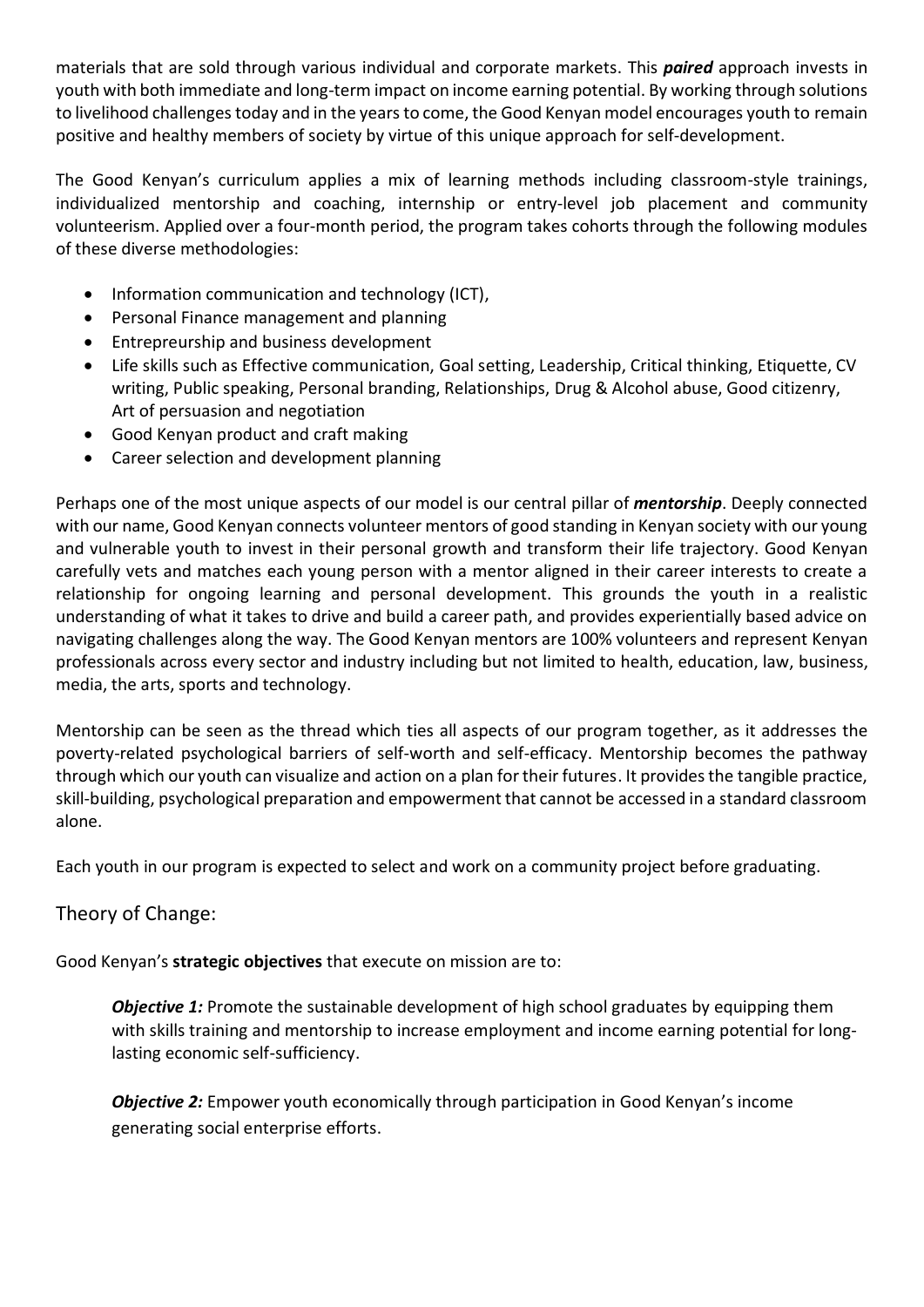Good Kenyan delivers on this through the following core activities implemented throughout each fourmonth cohort cycle:

*Objective 1:* 

- Train and develop skills in personal and small-business financial management, business development and entrepreneurship using a customized curriculum.
- Train in practice basic computer and internet skills that meet minimum proficiency for multi-sector employment.
- Develop and build critical thinking skills, self-efficacy and personal growth through life skills training and applied learning.
- Provide individually tailored career mentorship and life coaching from mentors whose expertise is aligned with the interests of each young person
- Identify and match youth with opportunities for continuing education, job placement or seedfunding for cohort graduates bridging their exit of the program into their actionable career plans.

## *Objective 2:*

- Train and produce various stationary and packaging products using recycled textiles and ecofriendly materials including greeting cards, bookmarks, carriers, gifts bags and gift boxes
- Provide sale-based financial compensation to youth participating in the social enterprise activities.
- Provide of need-based transport allowances and meals at the community center during length of the program.

## *Desired Outcomes:*

- Increased economic viability of youth and their households
- Increased preparedness of enrolled youth to make decisions, own and drive their life and career
- Increase access and uptake of economic and academic opportunities for high school graduates
- Reduce risk and vulnerability of disadvantaged youth
- Increase and influence the volunteerism and giving among Kenyan professionals in the youth development sector
- Develop and grow a community of Good Kenyan graduate alumni that give back to new cohorts for mentorship and other support.

## *Monitoring & Evaluation:*

Good Kenyan is developing a robust monitoring and evaluation system which tracks both qualitative and quantitative measures demonstrating results, informing decision making and program design for improved quality of our work over time. This includes pre and post program surveys, reporting tools and feedback reviews that are used for the evaluation of the program overall. This includes but is not limited to the following quantitative indicators that track and measure results:

- Number of youths who graduated from the Good Kenyan program
- Number of youth accessing opportunities to further education or employment after graduation
- % of graduates in school or employed after one year of graduation
- Number of Mentors engaged and paired with youth
- Average % change in income earning of youth at enrollment to one year after graduation
- Average monthly profits generated from Good Kenyan product sales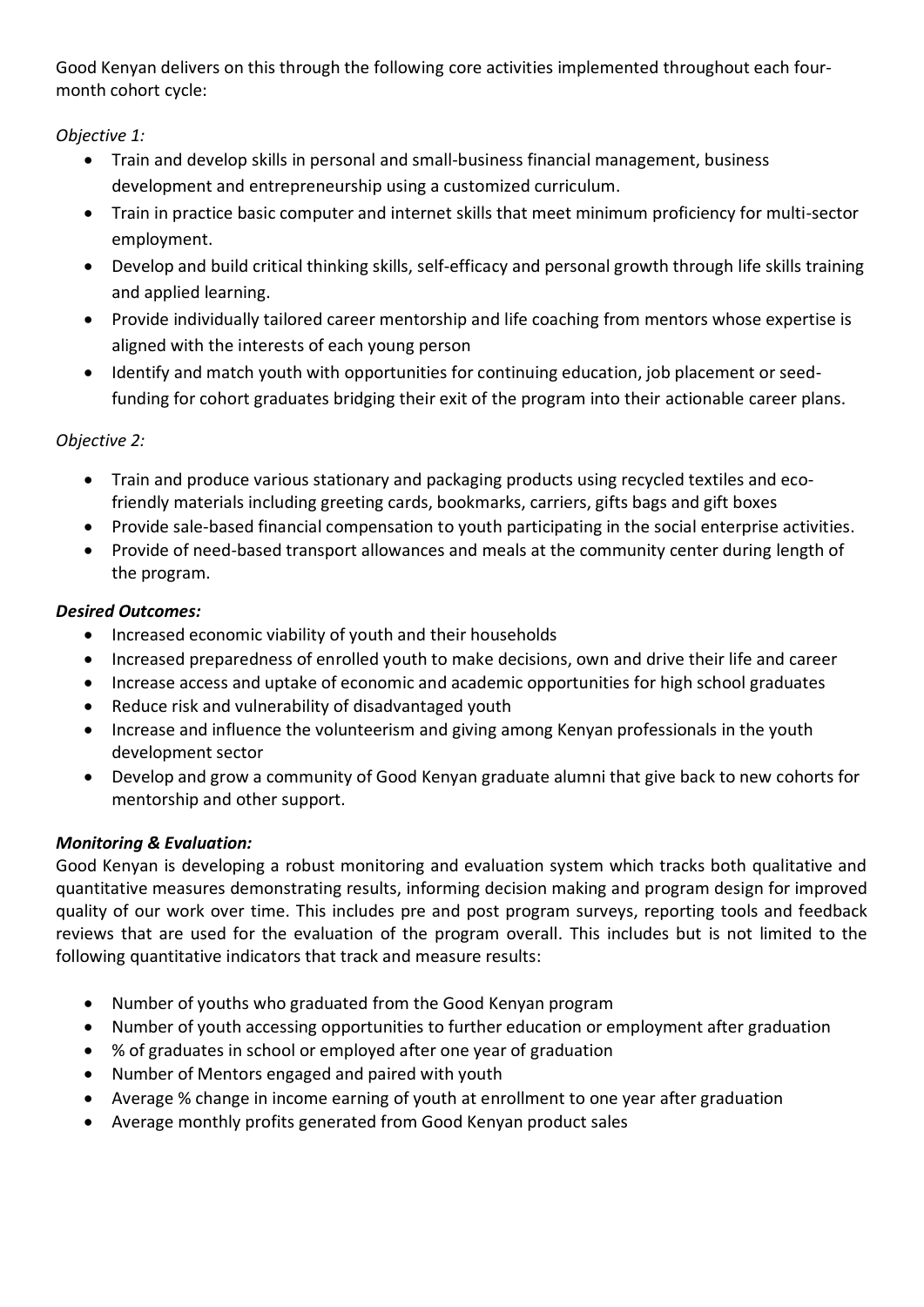## **Results to Date**

In just two and half years of operation, the Good Kenyan model is bearing fruit and demonstrating proof of concept. To date 66 youth have undergone the program and these are the some of the results:

90% of 66 youth recruited completed the program, with an average of 13 enrolled per cohort. 380 of the 500 gift boxes produced have been sold

Cards totaling 700 and we managed to sell 400 of that.

Mentorship community has a membership of 60 professional with an additional 30 guest speakers and trainers

- 3 youth funded to attend college and university programs after graduation from their cohort
- 5 youth received admission letters to local universities
- 5 youth employed after graduation from their cohort

Good Kenyan transitioned from a shared space to its own designated community center and office space.

### **Institutional Partnerships**:

We have developed strategic partnerships to leverage resources in the form of expertise, and services that are missionally-aligned of our work. This allows Good Kenyan to build a scalable model that ensures limited financial resources are being applied in the places where they are needed most without wastage of duplicating efforts or re-creating existing and tested tools, processes and systems. To date our active Institutional partnerships includes the following:

### *Wylde international* through **The WYLDE SME Business Skills Program**

The WYLDE SME Business Skills Program is tailor made for Good Kenyan students to help them learn the foundational aspects of developing and growing small enterprises. They are expected to learn how to provide business solutions to social problems in their communities. The participants get to learn, share experiences and grow together to the next level while holding each other accountable to implementing the things that they learn in the program.

*Seeds for Hope*: is a non-profit organization whose mission is to promote holistic development among underserved children and youth in Kenya through integrated health and social programs that expand access to education, health services and economic opportunity. Seeds for Hope works in partnership with Good Kenyan in the referral of eligible youth for cohort intakes and provides three academic scholarships per year for college (certificate or diploma level) for successful graduates of the Good Kenyan cohort.

*Warande Advisory Center* is a regional technical assistance support center that promotes excellence and institutional development with the goal of creating healthy institutions that are sustainable, productive and competitive in today's environment. Broad based organizational development support and technical advisement at this stage of Good Kenyans institutional establishment and growth.

*African Creative Coding and Learning Foundation***:** is an African based nonprofit devoted to expanding the availability of digital literacy to children and youth through creative and fun coding tools. ACCL Foundation believes that the impact of coding has impact beyond the normal Computer Science, but it is a vital skill that every child/youth should learn. We understand that for children to learn than educators also need to be empowered to impart this knowledge in a systematic and innovative manner.

## **Funding Partners:**

We are mainly funded by individual donors in Kenya through our annual fundraising dinner.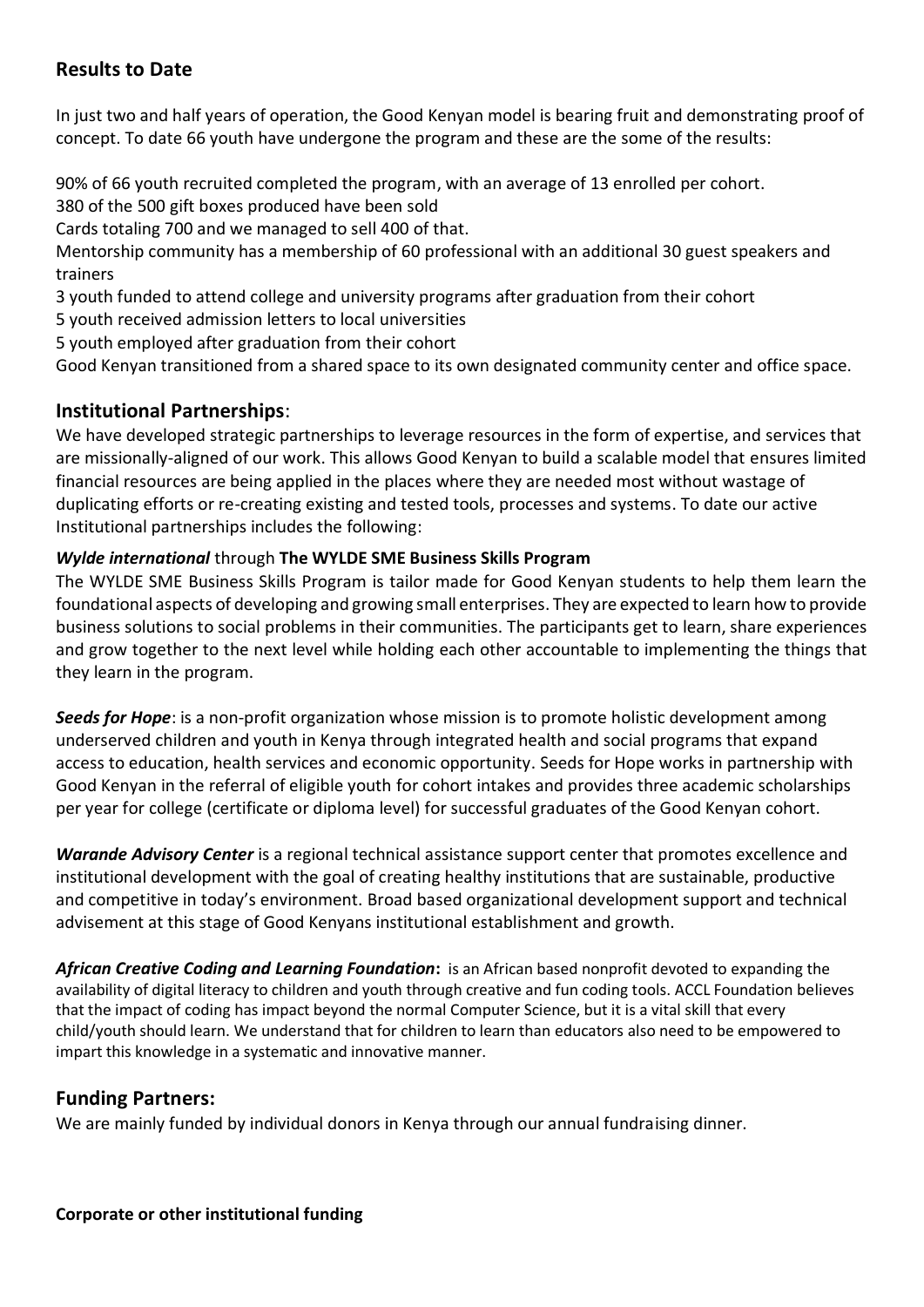- **Ford Foundation:** We were awarded USD 10,000 by the FORD foundation towards our mentorship arm in July 2019.
- **Jade Communications**

### **Our Team: Leadership and Management**

**Lucy**, Co-founder: Lucy has over 10 years management experience and takes on the roles of the roles of Head of program, Fundraising and Partnerships at Good Kenyan. Prior to founding the organization, Lucy established herself in private sector management. She is a qualified marketer, public relations and advertising professional with further training on entrepreneurship. She founded and ran Memoirs Gifts Ltd, a corporate gifts and branded merchandise firm for 8 years. She grew the company from inception to one of the most recognized corporate gifts and merchandise companies in Kenya. Her previous work experience includes supervisory roles at Airtel Africa and Doctors without borders. She is also a mentor at Akili Dada, which provides mentorship for young girls in high school and upcoming women entrepreneurs.

**Kayange**, Co-founder: Humphrey has over 10 years' work experience in organic chemistry and currently serves as a Principal Research Analyst at the Kenya Bureau of Standards (KEBS). He is also a highly celebrated and internationally decorated athlete with a 12-year professional rugby career. Humphrey is a 2016 Olympian who holds honors as the Order of the Golden Warrior (OGW) awarded by H.E. President Kibaki in 2012. He currently serves as the Chairman of Athlete's Commission at the National Olympic Committee of Kenya (NOCK) and was newly appointed as a board member of the Kenya Academy of Sports, influencing policy and practice of the sports sector in Kenya and globally. Prior to founding Good Kenyan, Humphrey has invested significantly in coaching and mentoring up and coming rugby players and is passionate about youth accessing opportunities to expand their horizons through sports. At Good Kenyan, he provides financial management, Leadership support, ensuring curriculums are running and the mentorship program is well undertaken.

### **Advisory Board**

- 1. Adembesa- Strategy and Business Planning
- 2. Susan Social Development Practitioner
- 3. Jane -Seasoned marketer, Communication expert, transition and strategy specialist.
- 4. Terryanne- Journalist, Communicator, Digital Media expert
- 5. Kendagor Deputy Registrar Judiciary of Kenya
- 6. Mukunya HR and Training Specialist
- 7. Timothy Risk specialist and Auditor

#### **Program Monitoring and Evaluation**

#### **Winnie**

Over 10 years working in the humanitarian and community development sector both in Australia and Kenya primarily in program coordination and resettlement. Winnie is extremely an adaptable individual and able to work across different technical areas in multidisciplinary teams. Possess exceptional communication, organization and innovation skills. She also enjoys working in leadership, welcomes challenges and have great interpersonal skills. Interested in managing programs that involve direct service provision to disadvantaged and humanitarian communities in Sub Saharan Africa. Her other specialties are Program Management and Coordination, Adult and Children Training, Budgeting and Program Financial